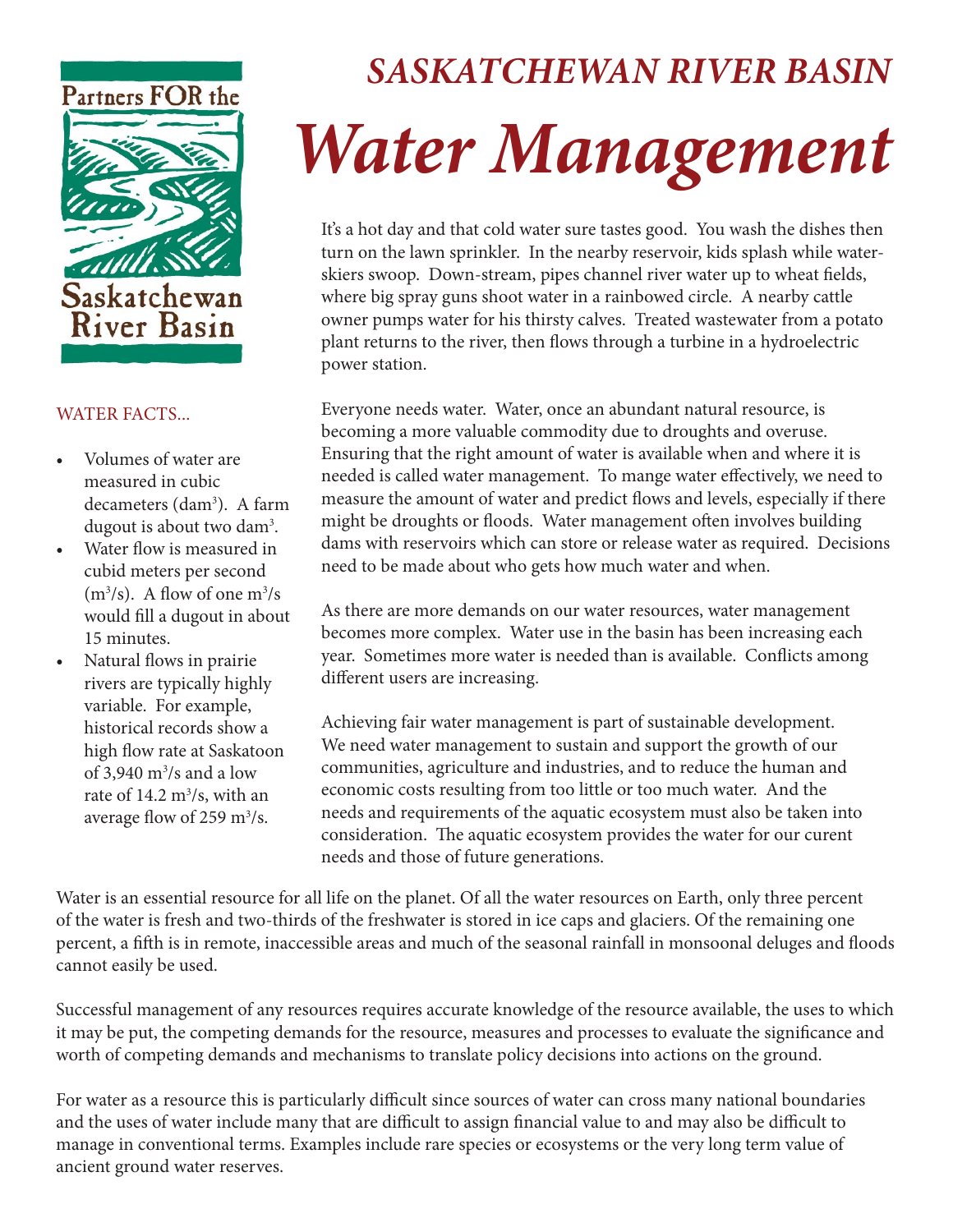# **Water Usage in the Saskatchewan River Basin**

We often think of water in terms of how we use it. Some uses are called *instream uses*, because they take place with the water remaining in its natural setting, "in the stream". Examples are recreation, wildlife and ecosystem preservation. These are called *non-consumptive uses*. *Withdrawal uses* mean water is removed from the river or lake, for drinking water, irrigation, livestock or industry. Most of the water is returned, but some is used up and does not return. This is called a *consumptive use*.

# **Who is responsible for water management?**

Water management best occurs by considering an entire basin. Cooperation and coordination is required to balance the needs of different users and because water flows across provincial and international boundaries. The main responsibility for water management rests with provincial governments. Legislation, such as the Manitoba Water Rights Act, sets policy while government agencies, such as the Water Security Agency, administer allocation. Licences are granted to individual users.

Saskatchewan to supply 50 percent of what it receives to Manitoba.

Several boards and councils also manage water.

For example, the Prairie Provinces Water Board administers the Prairie Provinces Master Agreement on Apportionment, which requires Alberta to deliver 50 percent of annual natural flows to Saskatchewan and

Everyone responsible for water in the Saskatchewan River Basin must make decisions which are rational, fair and consistent.

# **Aquatic Ecosystems**

Fish make up only one component of the aquatic ecosystem. Amphibians, insects, plants and microorganisms all depend on a healthy aquatic ecosystem. Ensuring an adequate instream flow of water means that there will be enough oxygen for aquatic life to continue to thrive and sufficient moisture for aquatic plants to grow. An adequate flow keeps sediment levels low and any pollution entering the river is diluted or broken down more quickly. Water mangement must include maintaining sufficient instream flow.

## **Groundwater**

Out of sight and often forgotten, groundwater is an essential source of drinking water for many communities and individuals and for livestock, irrigation and industry. It also recharges or supplies water to lakes and rivers. Groundwater is the source of many springs in the basin which eventually become creeks, smaller rivers and streams. The danger is that we may use up this resource before we notice it's gone. Water management must make groundwater protection a priority.



# **Non-consumptive Uses**

Livestock watering

**Consumptive Uses** Drinking Water

Irrigation

Industry

 Hydroelectric generation Recreation Wildlife Ecosystem preservation Sewage or wastewater breakdown

Photo credit: Ducks Unlimited Canada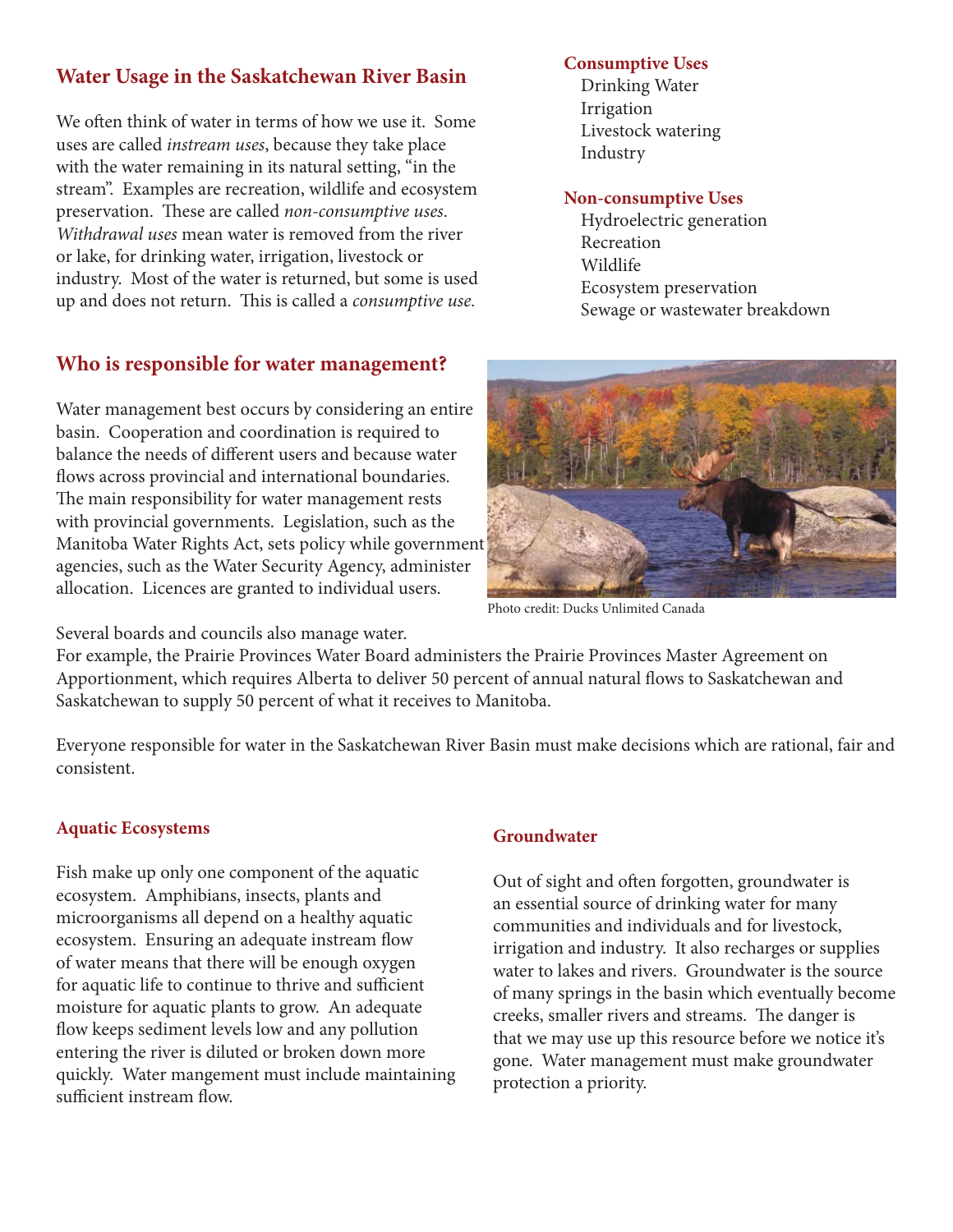# **Drinking Water**

Over three million people depend on the basin for their water. Drinking water is the top priority in water allocation. On average we use about 450 litres of water per person each day.

#### **Control Structures**

The flow of water in the basin is controlled at many places by dams and weirs. These control structures smooth out the high and low flows and water can be stored or released as needed for different uses. Dams and weirs contine to be constructed on small rivers and streams. The cumulative impact of all of these small projects must be monitored carefully to prevent negative impacts to the aquatic ecosystem and to ensure equitable allocation.

#### **Irrigation**

In the dry climate of the prairies, irrigation is important for growing crops. Irrigation is the largest consumptive use of water in the basin. Portions of southern Alberta have been granted water allocations to such an extent that Alberta Environment no longer accepts applications for water allocations in the Bow, Oldman and South Saskatchewan River sub-basins.

#### **Water Allocation**

Water allcoation means deciding how to share the water resource among all the users, as well as ensuring the protection of the aquatic ecosystem. Water allocation is complex, and there are many issues which must be considered. Some important issues and uses are listed throughout this document.



Photo credit: Ducks Unlimited Canada



Photo credit: Ducks Unlimited Canada

#### **Droughts**

Too little water is a concern for all users and for the environment. Water is often allocated assuming normal flow years. During droughts, conflicting demands for water increases. Because of its large size and the number of people dependent on it, Lake Diefenbaker requires extra management attention to balance the needs of all users during droughts.

#### **Floods**

Heavy rainfalls and fast melts of deep snow often cause floods. Some flooding is beneficial for a healthy river ecosystem, for example, providing nutrients for riverbottom forests. But floods can badly damage homes, farms and businesses. Dams, dykes and diversion channels help to provide flood protection. Maintaining vegetation near rivers limits run-off from heavy rains and can help reduce flooding.

#### **Wetlands**

Wetlands help guard against floods, buffer shorelines against erosion and purify water by acting as filters. They store water, filter pollutants and contribute to groundwater supplies and provide valuable habitat for wildlife. Wetlands across Canada also provide direct economic benefits through the harvest of marsh hay, wild rice, cranberries, peat moss and sphagnum moss. Income is also generated from recreational activities that abound at wetlands, such as bird watching, and hunting and fishing. Wetlands are wonderful for demonstrating and observing ecological principles in a natural ecosystem. Canadians depend on wetlands and the educational opportunities they provide across the country.